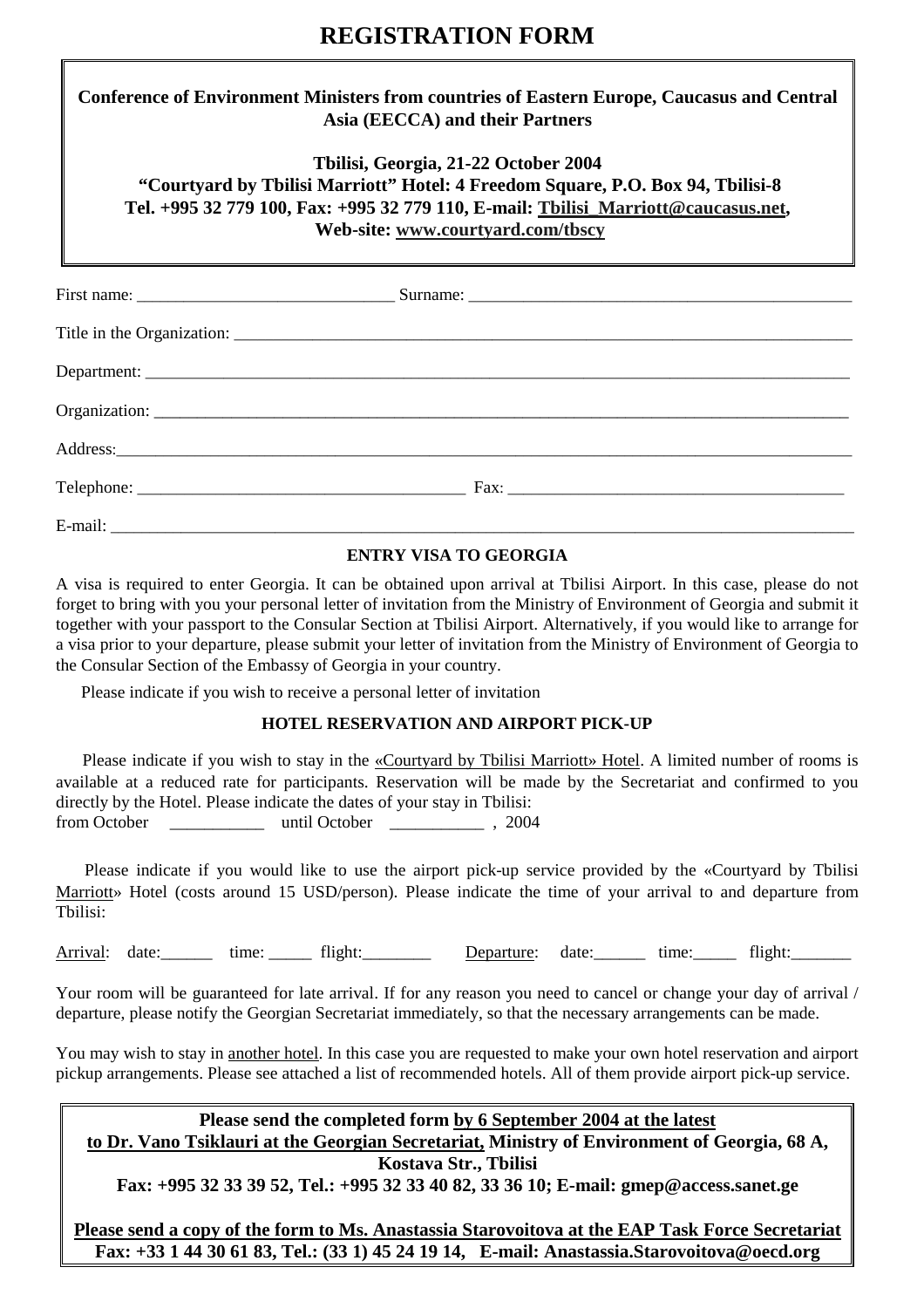# **INFORMATION ON HOTEL ACCOMMODATION**

## **Conference of Environment Ministers from countries of Eastern Europe, Caucasus and Central Asia (EECCA) and their Partners**

## **Tbilisi, Georgia, 21-22 October 2004 "Courtyard by Tbilisi Marriott" Hotel: 4 Freedom Square, PO Box 94, Tbilisi-8 Tel: +995 32 77 91 00; Fax: +995 32 77 91 10, E-mail: Tbilisi\_Marriott@caucasus.net Web-site: www.courtyard.com/tbscy**

| <b>Courtyard by Tbilisi Marriott</b><br>Hotel *****                                    | Address: 4 Freedom Square, PO Box 94, Tbilisi 8, Georgia                                                                                                                                                                                                                                                                          |
|----------------------------------------------------------------------------------------|-----------------------------------------------------------------------------------------------------------------------------------------------------------------------------------------------------------------------------------------------------------------------------------------------------------------------------------|
| Facilities:                                                                            | 2 line phone, voice mail, dataport, air conditioning, fridge, hairdryer,<br>in house movies, personal safe box, full size ironing board $\&$ iron,<br>exercise room, indoor swimming pool, whirlpool and sauna                                                                                                                    |
| The rate of single room:                                                               | <b>Special room rates for the delegates of Tbilisi Conference</b><br>(booked through the Secretariat only):<br>Deluxe single room (breakfast included): 110 USD (excluding 20%<br>VAT)<br>Deluxe double room (breakfast included): 120 USD (excluding 20%<br>VAT)                                                                 |
|                                                                                        | Airport pick-up service: 15 USD (including VAT).<br>Conference is held in this Hotel                                                                                                                                                                                                                                              |
| Distance from the Conference-hall:<br>Mode of payment:                                 | cash and all major credit cards are accepted                                                                                                                                                                                                                                                                                      |
| Telephone: (+995 32) 77 9100                                                           | Fax: (+995 32) 77 9110                                                                                                                                                                                                                                                                                                            |
|                                                                                        | web-site: www.courtyard.com/tbscy                                                                                                                                                                                                                                                                                                 |
| Tbilisi Marriott Hotel *****                                                           | Address: 13 Rustaveli ave., PO Box 94, Tbilisi 8, Georgia                                                                                                                                                                                                                                                                         |
| Facilities:                                                                            | 2 – line phone, voice mail, built in Data port, cable TV, newspaper<br>delivered (Mon-Fri), minibar, air conditioning                                                                                                                                                                                                             |
| The rate of single room:                                                               | Special room rate for the delegates of Tbilisi Conference:<br>Deluxe single room (breakfast included):150 USD (VAT excluded)<br>Deluxe double room (breakfast included):160 USD (VAT excluded)<br>Executive Room with Continental Breakfast in Executive<br>175 USD (VAT excluded)<br>Lounge:<br>Airport pick-up service: 25 USD. |
| Distance from the Conference-hall:                                                     | 4-5 min. walking distance                                                                                                                                                                                                                                                                                                         |
| Mode of payment:                                                                       | cash, all major credit cards are accepted                                                                                                                                                                                                                                                                                         |
| Telephone: (+995 32) 77 9200                                                           | Fax: (+995 32) 77 9210                                                                                                                                                                                                                                                                                                            |
| <b>The Sheraton Metekhi</b><br><b>Palace Hotel *****</b>                               | Address: 20 Telavi St., 0103, Tbilisi, Georgia                                                                                                                                                                                                                                                                                    |
| Facilities:                                                                            | Telephone, cable TV, minibar, restaurant, bar, American pub, air<br>conditioning, fitness center, indoor/outdoor swimming pool                                                                                                                                                                                                    |
| The rate of the rooms:                                                                 | Single room (breakfast included): 135 USD (VAT excluded)<br>Double room (breakfast included): 155 USD (VAT excluded)<br>Executive Room 155 USD (VAT excluded)<br>Airport pick-up service: 21 USD.                                                                                                                                 |
| Mode of payment:<br>Distance from the Conference-hall:<br>Telephone: (+995 32) 77 2020 | cash, all major credit cards are accepted<br>7-10 min. by taxi<br>$Fax: (+995 32) 77$<br>Web-site: www.sheraton.com/tbilisi                                                                                                                                                                                                       |